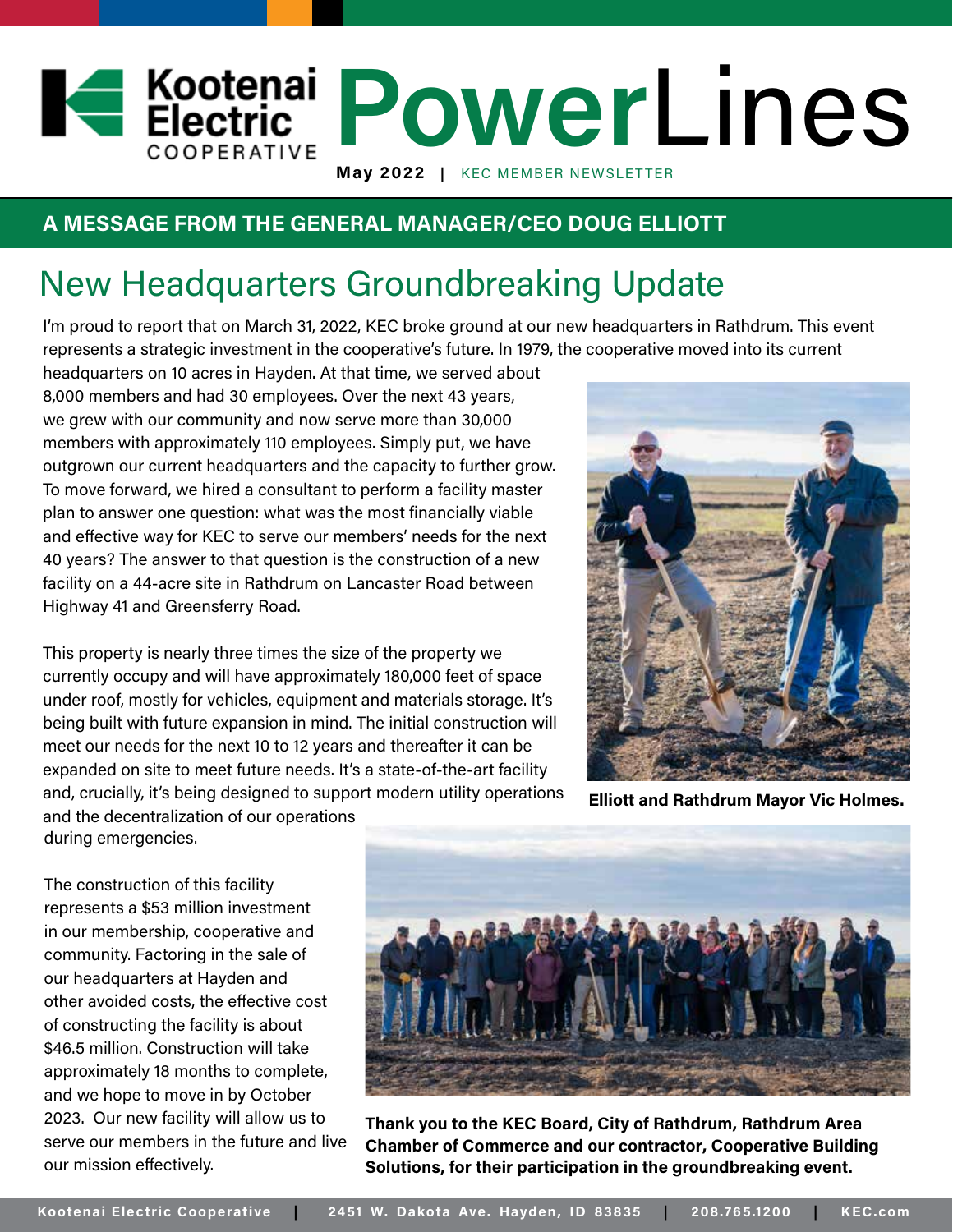## Congratulations to Scholarship Winners

Recently, the Kootenai Electric Trust Board awarded \$2,000 scholarships to the 15 KEC members or their children pictured below. The scholarships were made possible this year with proceeds from the KEC Golf Classic. The Trust

Board has awarded more than 170 scholarships since 2007 and plans to offer the scholarship program again next year. Congratulations to the winners! Watch for details about the 2023 scholarship program and application deadline in late 2022 at www.kec.com.



**Caleb Alexander** Post Falls



**Luci Dixon** Hayden



**Haileyann Johnson** Athol



**Hailey Thaxton** Rathdrum



**Ramie Anderson** Athol



**Lauren Faulkner** Post Falls



**Jenna Kalbaugh** Hauser



**Jameson Wasson** Coeur d'Alene



**Kaitlynn Butler** Coeur d'Alene



**Sawyer Fude Worley** 



**Madeleine Leahy**  Post Falls



**Madison Wiedenhoff** Rathdrum



**Claire Christ** Coeur d'Alene



**KayleeJenkins** Post Falls



**Luke Roberts** Post Falls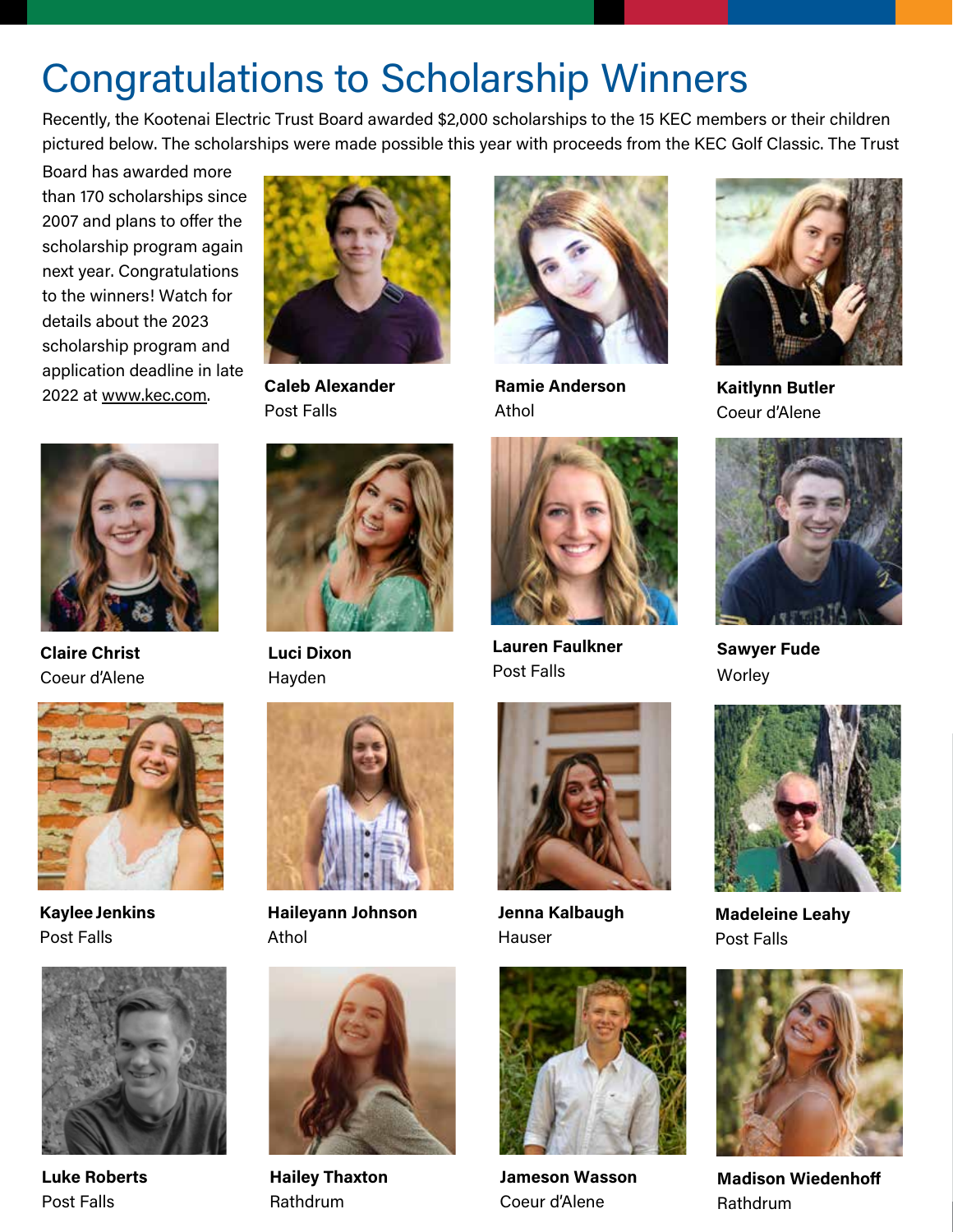# May is Electrical Safety Month

#### **Make electrical safety a priority this month, and every month.**

At KEC, we recognize Electrical Safety Month every May, but we also know the importance of practicing safety year-round. From our crews to you, the members we serve, we recognize that everyone has a part to play in prioritizing safety.

According to the Electrical Safety Foundation International, thousands of people in the U.S. are critically injured or electrocuted as a result of electrical fires and accidents in their own homes. Many of these accidents are preventable. Electricity is a necessity, and it powers our daily lives. But we know first-hand how dangerous electricity can be because we work with it 365 days a year.

Electricity is an integral part of modern life. Given the prevalence of electrical devices, tools and appliances, we'd like to pass along a few practical electrical safety tips:

- Frayed wires pose a serious safety hazard. If cords become frayed or cut, replace them, as they could cause a shock when handled.
- Avoid overloading circuits. Overload happens when you draw more electricity than a circuit can safely handle by having too many devices running on one circuit.
- Label circuit breakers to understand the circuits in your home.
- Use extension cords properly. Never plug an extension cord into another extension cord.

Please talk with your kids about playing it safe and smart around electricity. Help them be aware of overhead power lines near where they play outdoors. Our top priority is providing an uninterrupted energy supply 24/7, 365 days per year. But equally important is keeping our community safe around electricity. For more information or safety tips visit www.kec.com/safety.

### **NEWS BRIEFS**

#### **KEC OFFICE CLOSED ON MEMORIAL DAY**

KEC will be closed on May 30, 2022, in observance of Memorial Day.

#### **CALL 811 BEFORE YOU DIG**

Before you start any digging project be sure to call 811. Digging without calling can disrupt service to an entire neighborhood, harm you and those around you and potentially result in fines and repair costs. Calling 811 gets underground utility-owned lines marked for free.

#### **KEC BOARD MEETINGS**

Members are welcome to attend monthly board meetings. Meeting dates vary—call 208.292.3211 for details.

#### **WIN A \$50 ENERGY CREDIT**

Below are 10 KEC account numbers. If you find your number contact us at 208.765.1200 and receive a \$50 credit on your bill. **1790085, 1855317, 1366610, 1850668, 1855033, 1339826, 1704612, 1822281, 1609201, 1828203**